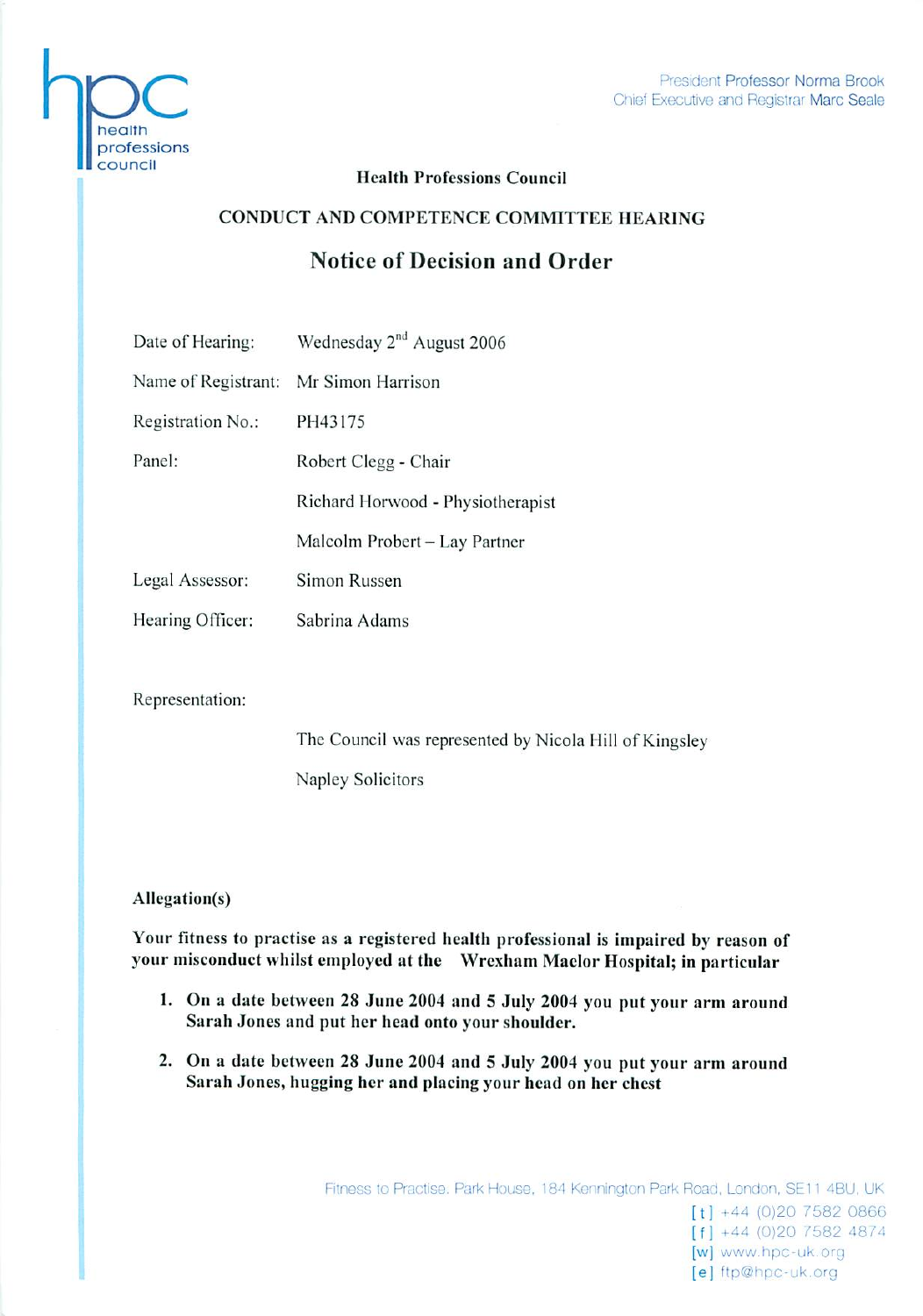

- 3. On 5 July 2004 you
- a) Outstretched your hands towards Sarah Jones' breasts
- b) Made various inappropriate comments of a sexual nature to Sarah Jones in front of a patient
- c) Made inappropriate comments in relation to patients gcnitalia
- 4. On a date between 28 June 2004 and 5 July 2004 you attended at work smelling of alcohol
- 5. On a date between 28 June 2004 and 5 July 2004 you attended at work smelling of alcohol
- 6. On 5 July 2004 you attended at work smelling of alcohol

## DECISION:

- 1. The Panel has reconvened today as a result of the Consent Order of Mr Justice Jackson made in the Administrative Court of the Queen's Bench Division of the High Court of Justice on 30<sup>th</sup> March 2006.
- 2. As a result of that Order the Caution Order imposed by this Panel on  $16<sup>th</sup>$  June 2005 has been quashed and the Panel is required to reconsider and re-determine the appropriate sanction. We are expressly required, when undertaking that task, to have regard to the Appellant's Notice and Skeleton Argument of the Council For the Regulation of Healthcare Professionals submitted for the purpose of the appeal proceedings. Further, we are required, when giving our present determination, to set out in full our reasoning as to why that decision is appropriate having regard to protection of the public.
- 3. Mr Harrison has not attended the hearing today, nor has he been represented. The Panel is satisfied that by the letter dated 11<sup>th</sup> May 2006 he has been given proper notice of today's hearing. Further, the Panel is satisfied that it is appropriate to proceed with the hearing today, not least because we have been told that both Mr Harrison and his former Solicitors have communicated the fact that they were aware of the hearing but did not propose to attend. The Panel has, of course, reminded itself of what was said by and on behalf of Mr Harrison in June 2005.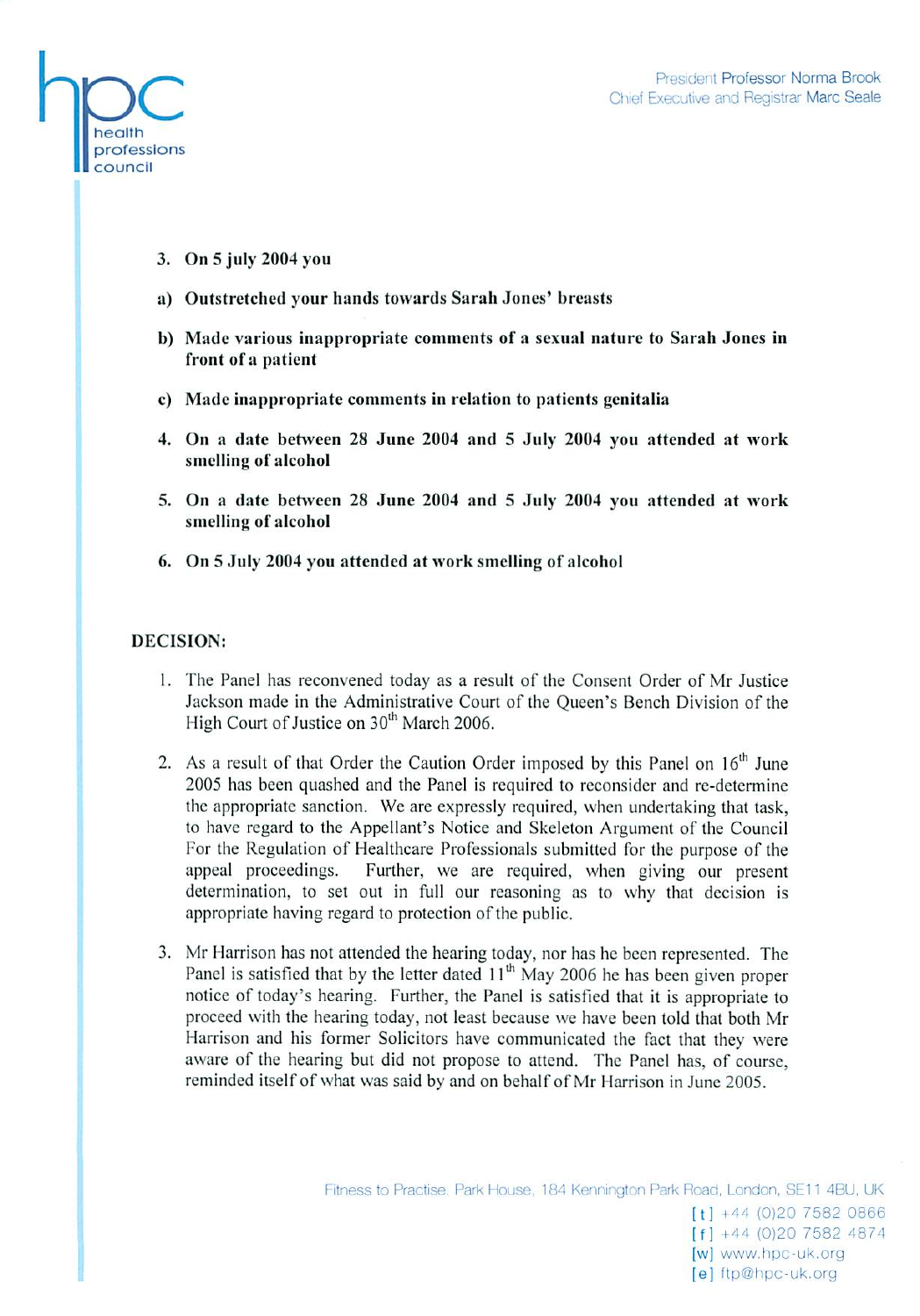

- 4. This reconvened hearing does not involve any reconsideration of the findings of the Panel on the allegations. They were determined to be well founded and do not fall to be reconsidered now.
- 5. It should be said at the outset that the Panel has approached the task of determining the appropriate sanction by considering what is appropriate at the present time. The issue is not what was, or might have been, appropriate at the time of the original hearing in June 2005.
- 6. The allegations which were found to be established demonstrated that Mr Harrison behaved inappropriately towards a female colleague. In relation to that behaviour the Panel did not find that Mr Harrison was a person who had persistently harassed female colleagues. On one occasion he also made a totally inappropriate and disrespectful remark about the genitalia of an elderly female patient, a remark which was made not only in the presence, and possible hearing, of the subject patient, but also of other patients. On a number of occasions Mr Harrison had smcllcd of alcohol in the morning, although it was not suggested that he was affected by drink on those occasions, or had been so affected at any time during his tenure of the locum appointment. It is right to record that at no stage was his clinical performance or competence called into question.
- 7. It was a feature of the case that Mr Harrison showed extremely limited insight into his behaviour not only when the issue was raised by his employer, but more particularly during the hearing before us in June 2005. At the time of the hearing Mr Harrison was suffering from a stress related condition. In June 2005 the Panel was told that he had not worked as a physiotherapist (indeed, not worked at all) since the events founding the allegations in July 2004. There is no information of any sort before the Panel today to lead to a conclusion as to whether Mr Harrison has worked since our last hearing.
- 8. The Panel reminds itself that its primary task is protection of the public, and that it is also important to reassure public confidence in healthcare professionals and to ensure that it is understood by all healthcare professionals that proper standards of conduct are required of them. The purpose of our sanction is not to be punitive.
- 9. In determining the appropriate sanction the Panel repeats what is said above, namely that the position now, i.e. August 2006, has to be considered. The position is that the Panel can only assume that Mr Harrison has now not worked as a physiotherapist for a period of two years. That being the case the Panel must consider whether the public would be adequately protected were he to be at liberty to resume practice.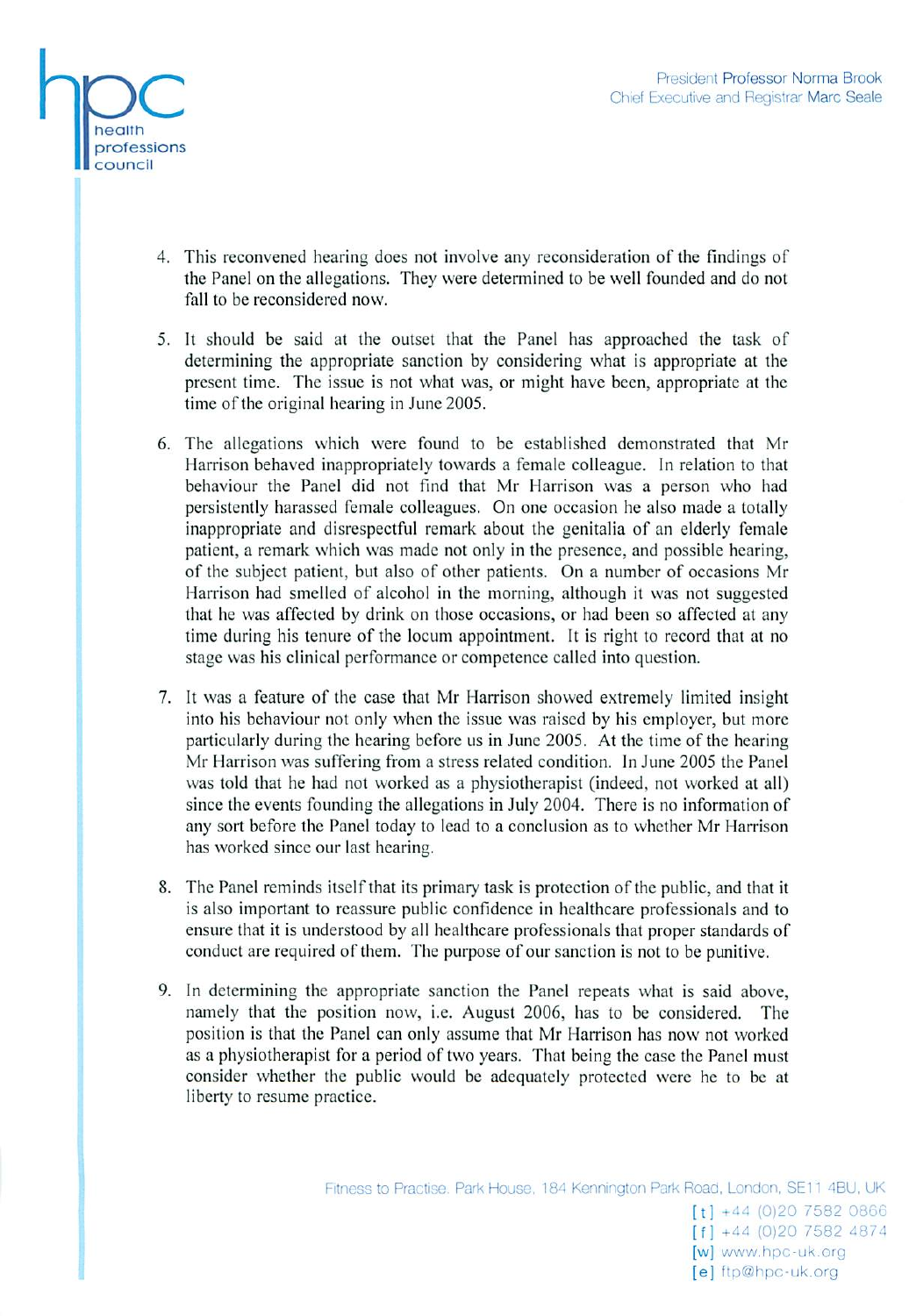

- 10. To take no further action would not be appropriate. Nor would it be appropriate to order mediation. The Panel is of the clear view that it is not possible to frame appropriate conditions of practice in this case. The absence of specific evidence as to Mr Harrison's current professional position leads the Panel to conclude that it would not be appropriate to order his striking-off at this stage. These excluded options have the consequence that the available sanctions are a caution order or suspension.
- 11. As between a caution order and suspension, the Panel considers that in view of the length of time since it assumes Mr Harrison has practiced as a physiotherapist, he should now not be able to return to that practice without positively demonstrating his fitness to do so. A caution order would now be insufficient and a suspension order is required.
- 12. A lengthy period of suspension is not necessary. The purpose of the suspension we order is to give Mr Harrison an opportunity to demonstrate, if he wishes to do so, his fitness to practice. For that purpose a period of six months is sufficient.
- 13. Before the expiry of the suspension we order there will be a review of it. That review will be undertaken by another Panel, and nothing said here should be construed as an attempt to fetter the discretion that Panel will have. However, it may be helpful for us to state now that if Mr Harrison wishes to demonstrate his fitness to practice he should present to that review Panel evidence that he has insight into, and taken steps to address, the behaviour which resulted in the allegations of misconduct, and, more generally, evidence of professional fitness to practice.

### ORDER:

The Registrar is directed to suspend the register entry of Simon Harrison for a period of 6 months.

### Right of Appeal

You may appeal against the Committee's decision and the order it has made against you.

Articles 29(9), (10) and 38 of the Health Professions Order 2001 provide that you have 28 days from the date that this notice was served on you to make such an appeal to the appropriate court. In this case the appropriate court is the High Court of Justice in England and Wales. The order set out above will not take effect until that appeal period